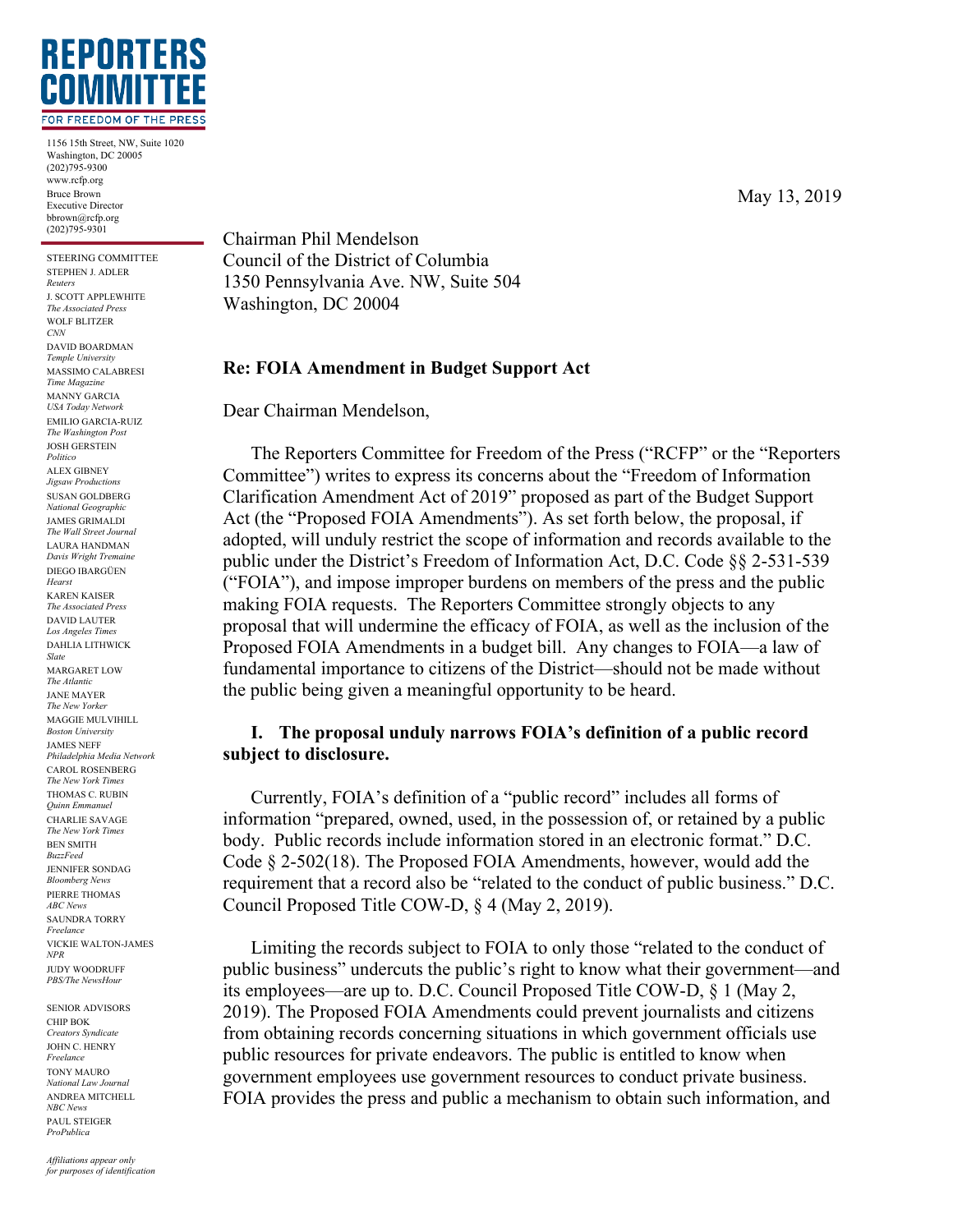a means to hold government officials accountable to the public. It should not be amended to restrict future access to records of this kind. Moreover, by not including any definition of "official conduct," the Proposed FOIA Amendments do not provide clear guidance to requesters as to what records the Council intends to make subject to public disclosure.

## **II. The proposal improperly burdens requesters by requiring them to "describe with particularity" what they are seeking.**

The Proposed FOIA Amendments require requesters to know the names of both the sender and recipient of information they are requesting, and to specify a timeframe for an agency's search for responsive records. D.C. Council Proposed Title COW-D, § 4 (May 2, 2019). These requirements are facially unreasonable. There are many records subject to FOIA that do not have a sender or recipient. And in many instances where a requester does seek correspondence, they may not know *both* the sender *and* recipient. Likewise, the phrase "timeframe for the search" is ambiguous and, again, requires the requester to specify information they may not have. None of this detail is necessary so long as the agency can determine what records are being sought by a request. Federal and D.C. courts have well-established precedent interpreting the required specificity for FOIA requests, and there is no reason to seek to alter the law. *See*, *e.g., FOP v*. *District of Columbia*, 139 A.3d 853 (D.C. 2016).

Moreover, it is inappropriate to limit the scope of a FOIA request, amount of information requested, or otherwise burden requesters with the responsibility of ensuring agencies respond to a FOIA request within the time that the law allows—as the Proposed FOIA Amendments seem to suggest. That provision improperly shifts the burden of ensuring that agencies respond in a timely manner from the agency, where it belongs, to the requester. In addition, the specificity of a FOIA request and the volume of potentially responsive records are separate considerations. It is perfectly permissible to have a very specific FOIA request that requires the agency to search through a relatively large amount of information. *See, e.g., Shapiro v. CIA*, 2017 WL 1216505, (D.D.C., Mar. 31, 2017).

## **III. The Proposed FOIA Amendments should not have been included at the end of a 160-page budget document; any changes to FOIA should be proposed in a separate bill subject to a public hearing and comment process.**

The public should have an opportunity to comment on any proposed changes to FOIA. This is particularly true where, as here, the proposed changes will curtail public access to information that would shed light on the use of taxpayer resources by District officials and employees. By including the Proposed FOIA Amendments at the end of a lengthy budget document, the Council is circumventing the full legislative process, and denying the public a meaningful opportunity to weigh in. If the Council seeks to propose changes to FOIA, those changes should be proposed in a standalone bill, not buried in a 160-page budget document.

For all of these reasons, the Reporters Committee respectfully urges the Council to suspend further consideration of the Proposed FOIA Amendments and to ensure the public retains access to information shedding light on the operations of government and the use of taxpayer resources.